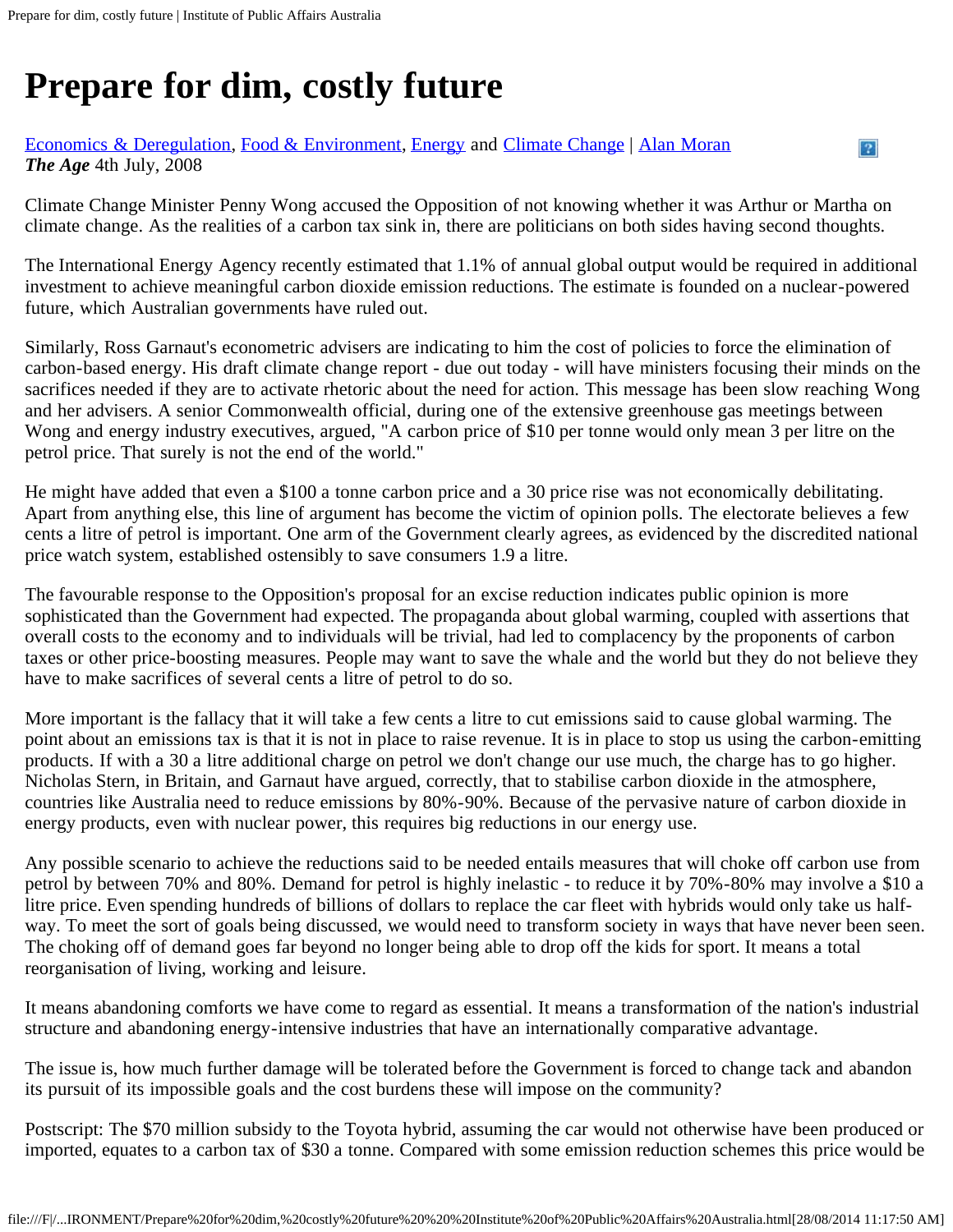Prepare for dim, costly future | Institute of Public Affairs Australia

a bargain, as it would be equivalent to a mere doubling of electricity's cost!

### **[Back to news page](https://ipa.org.au/news/index/pg/25)**

# **[Become a member of IPA today](https://ipa.org.au/payment/member)**

Enter keywords here... Search

# **Archived news**

## [2014](https://ipa.org.au/news/index/year/2014)

- *>* [August](https://ipa.org.au/news/index/year/2014/month/8)
- *>* [July](https://ipa.org.au/news/index/year/2014/month/7)
- *>* [June](https://ipa.org.au/news/index/year/2014/month/6)
- *>* [May](https://ipa.org.au/news/index/year/2014/month/5)
- *>* [April](https://ipa.org.au/news/index/year/2014/month/4)
- *>* [March](https://ipa.org.au/news/index/year/2014/month/3)
- *>* [February](https://ipa.org.au/news/index/year/2014/month/2)
- *>* [January](https://ipa.org.au/news/index/year/2014/month/1)

#### [2013](https://ipa.org.au/news/index/year/2013)

- *>* [December](https://ipa.org.au/news/index/year/2013/month/12)
- *>* [November](https://ipa.org.au/news/index/year/2013/month/11)
- *>* [October](https://ipa.org.au/news/index/year/2013/month/10)
- *>* [September](https://ipa.org.au/news/index/year/2013/month/9)
- *>* [August](https://ipa.org.au/news/index/year/2013/month/8)
- *>* [July](https://ipa.org.au/news/index/year/2013/month/7)
- *>* [June](https://ipa.org.au/news/index/year/2013/month/6)
- *>* [May](https://ipa.org.au/news/index/year/2013/month/5)
- *>* [April](https://ipa.org.au/news/index/year/2013/month/4)
- *>* [March](https://ipa.org.au/news/index/year/2013/month/3)
- *>* [February](https://ipa.org.au/news/index/year/2013/month/2)
- *>* [January](https://ipa.org.au/news/index/year/2013/month/1)

#### [2012](https://ipa.org.au/news/index/year/2012)

- *>* [December](https://ipa.org.au/news/index/year/2012/month/12)
- *>* [November](https://ipa.org.au/news/index/year/2012/month/11)
- *>* [October](https://ipa.org.au/news/index/year/2012/month/10)
- *>* [September](https://ipa.org.au/news/index/year/2012/month/9)
- *>* [August](https://ipa.org.au/news/index/year/2012/month/8)
- *>* [July](https://ipa.org.au/news/index/year/2012/month/7)
- *>* [June](https://ipa.org.au/news/index/year/2012/month/6)
- *>* [May](https://ipa.org.au/news/index/year/2012/month/5)
- *>* [April](https://ipa.org.au/news/index/year/2012/month/4)
- *>* [March](https://ipa.org.au/news/index/year/2012/month/3)
- *>* [February](https://ipa.org.au/news/index/year/2012/month/2)
- *>* [January](https://ipa.org.au/news/index/year/2012/month/1)

#### [2011](https://ipa.org.au/news/index/year/2011)

[2006](https://ipa.org.au/news/index/year/2006) [2005](https://ipa.org.au/news/index/year/2005)  $\overline{?}$